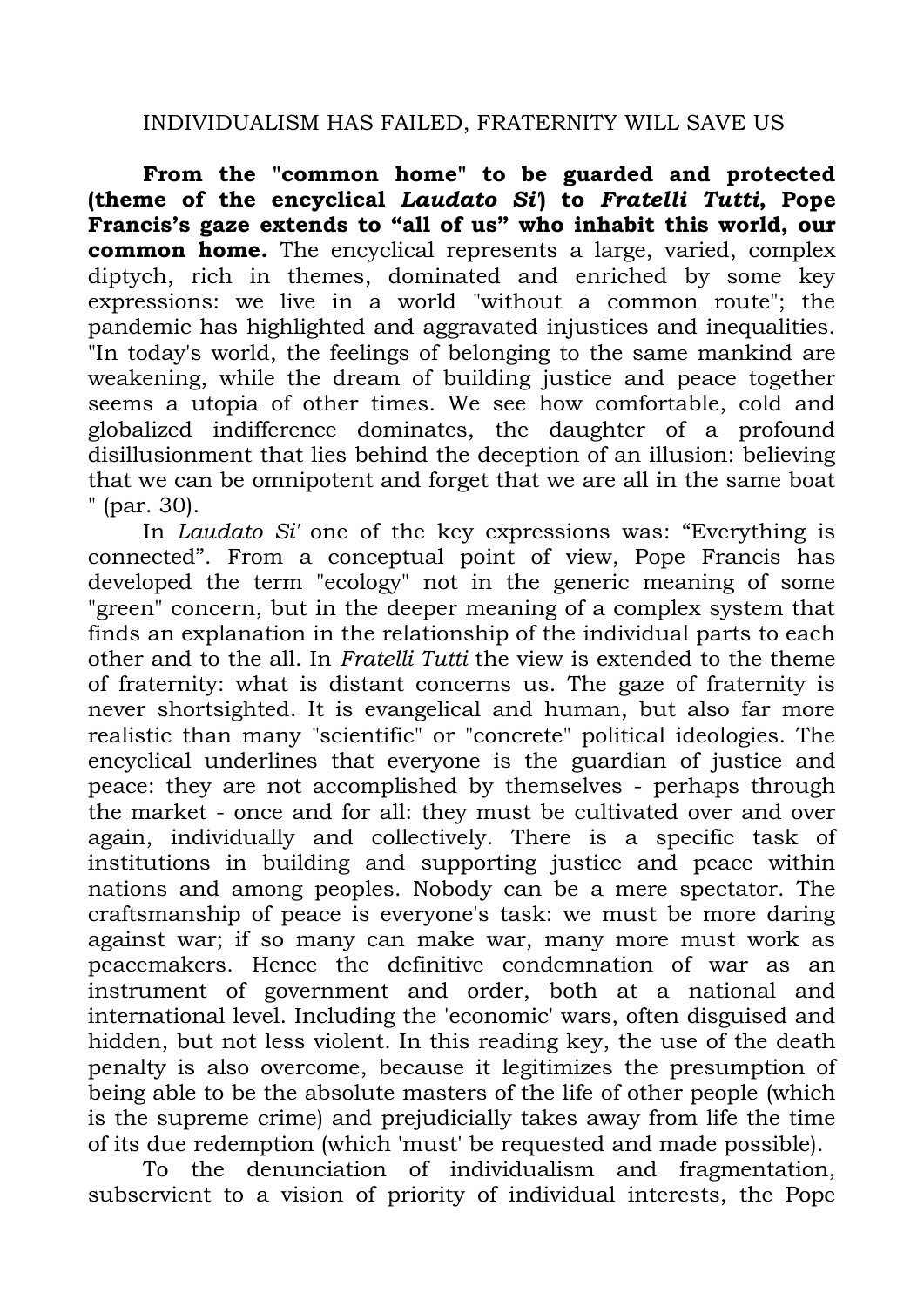counterposes a strong affirmation of the primacy of fraternity, universal fraternity, which concerns all peoples. And here it is developed one of the fruitful analyzes of the text: the examination of what "popular" really means as opposed to "populism". Calling someone a "populist" today means devaluing and manipulating a concept - that of "people" - which is at the basis of the concept of democracy itself, "government of the people" in its etymology. Populism "changes into someone's ability to attract consensus in order to politically exploit the culture of the people, under any ideological sign, at the service of their personal project and their stay in power. Other times it aims to accumulate popularity by fomenting the lower and selfish inclinations of certain sectors of the population. This is aggravated when it becomes, in gross or subtle forms, a subjugation of institutions and of legality" (paragraph 159). An attitude already known - and criticized - under the name of "demagogy": which currently returns in an aggravated form, no longer just an excess of rhetorical and communicative artifice, but a real political and institutional ideology.

In the vision of Pope Francis, inspired to the Argentine "theology of the people", "the category of people, in which a positive evaluation of community and cultural ties is intrinsic, is usually rejected by individualistic liberal visions, in which society is considered a mere sum of coexisting interests. They speak of respect for freedoms, but without the root of a common narrative "(paragraph 163). And the "popular movements", to the extent that they aggregate large and marginalized sectors around concrete political proposals, can give that extra soul to traditional politics and international organizations, inviting us to abandon the logic of fragmentation and the division of power. In a few words: it is a way out of the logic of "waste" that would condemn billions of human beings to marginalization and insignificance. "The world society has serious structural shortcomings that cannot be solved by merely occasional patches or quick fixes. There are things that need to be changed with a fundamental resetting and major transformations" (paragraph 179).

Therefore "everyone is fully a person when they belong to a people, and at the same time there is no true people without respect for each person. People and person are correlative terms. However, today there is an attempt to reduce people to individuals, easily dominated by powers that aim at interests of pure manipulation and outright corruption. Good politics seeks ways of building communities at the different levels of social life, in order to rebalance and reorient globalization to avoid its disintegrating effects" (paragraph 182).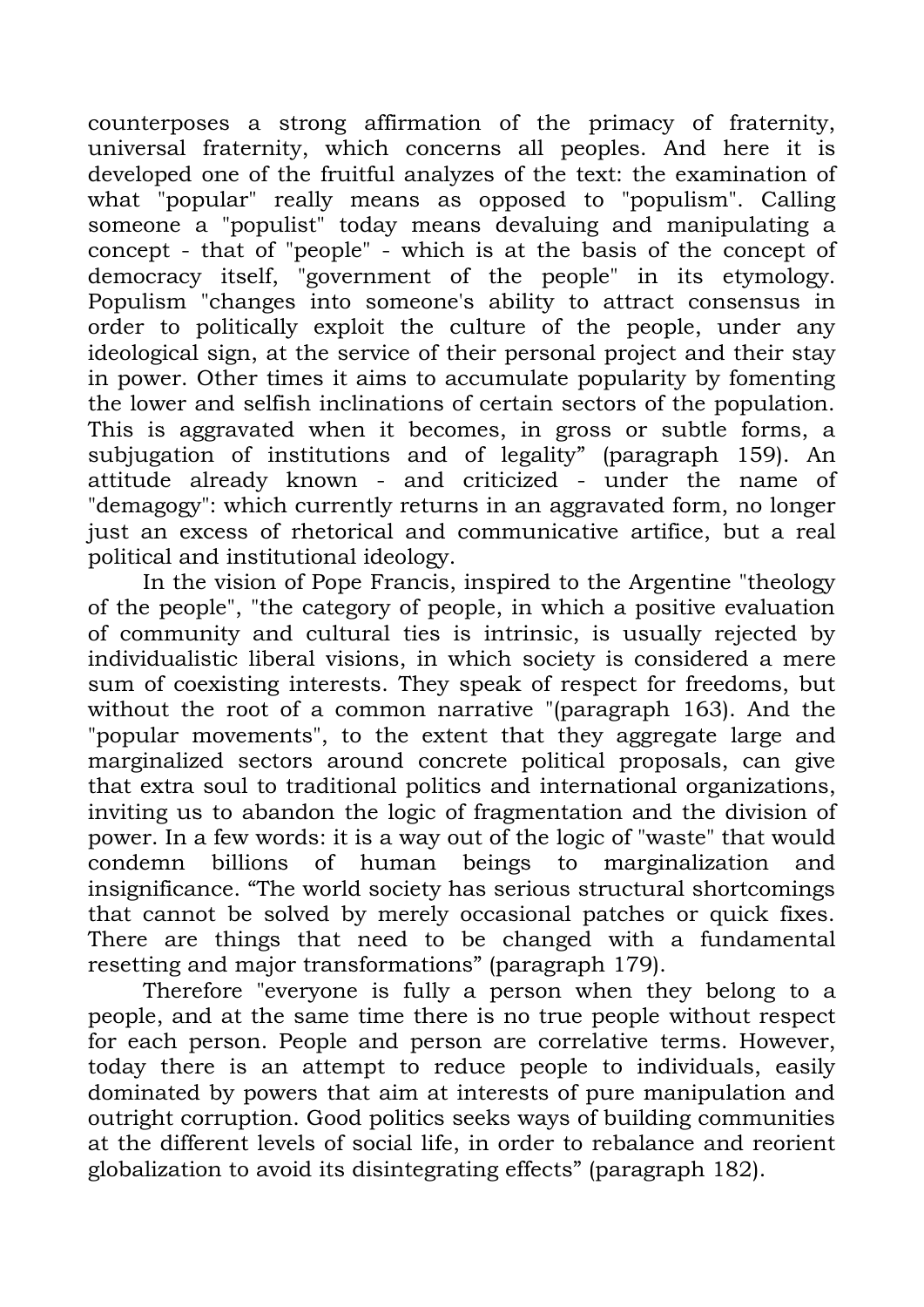Here we find the concrete and qualifying aspects of the text - one for all: the need to globalize the most essential human rights starting with the solution to the problem of hunger in the world.

But what is the foundation of Pope Francis' vision? First of all, the extension to the couplet from the encyclical *Laudato Si'* to *Fratelli Tutti*, putting St. Francis at the center with his vision of the cosmos and humanity based on the Gospel message. And as a solid foundation we find the repetition of the parable of the Samaritan from the Gospel of Luke: the other - anyone - is my neighbor. The 'scandal' is that the Samaritan - the excluded, the worshipper of idols for the pious Jews - is the only one who stops and comes to the aid of the man attacked and abandoned in the street by brigands. Today according to that model, the Catholic Church reaffirms the universal duty to take care of one another. To "get close" to others, starting with the "half dead", the weakest. It is not surprising to witness the scandal of worldly powers and interests: even within religions and within Christianity itself. Pope Francis' response is equally direct and punctual: the evangelical appeal must be vigorously accepted, exemplary and publicly from all religious worlds: starting with those of the great historical religions. On this objective, the encyclical displays the strong signs of this convergence. Pope Francis wrote at the beginning of it that he received inspiration from Patriarch Bartholomew on environmental issues - having as a model the Abu Dhabi Declaration (February 2019) on Universal Brotherhood.

The final picture represents a universal - not generic - and renewed call for dialogue to unite and build, which makes all social actors converge and ally - from the media, no longer divisive, to politicians, economic and financial organizations, international organizations - aware that not only everything is connected but above all: what is far away concerns us and therefore everything concerns us.

The encyclical is enriched with a series of dazzling ideas to read carefully, especially with regard to the decisive rehabilitation of politics from its business and propaganda degradation: "politics is nobler than appearances, marketing, various forms of media makeup. All this sows nothing but division, enmity and a bleak skepticism unable to appeal to a common project. Thinking about the future, on certain days the questions must be: "What's the point? What am I really aiming to?" Because, after a few years, reflecting on one's own past, the questions will not be: "How many approved me? How many voted for me? How many had a positive image of me?". The questions, perhaps painful, will be: "How much love did I put into my work? What progress did I bring to the people? What imprint did I leave in